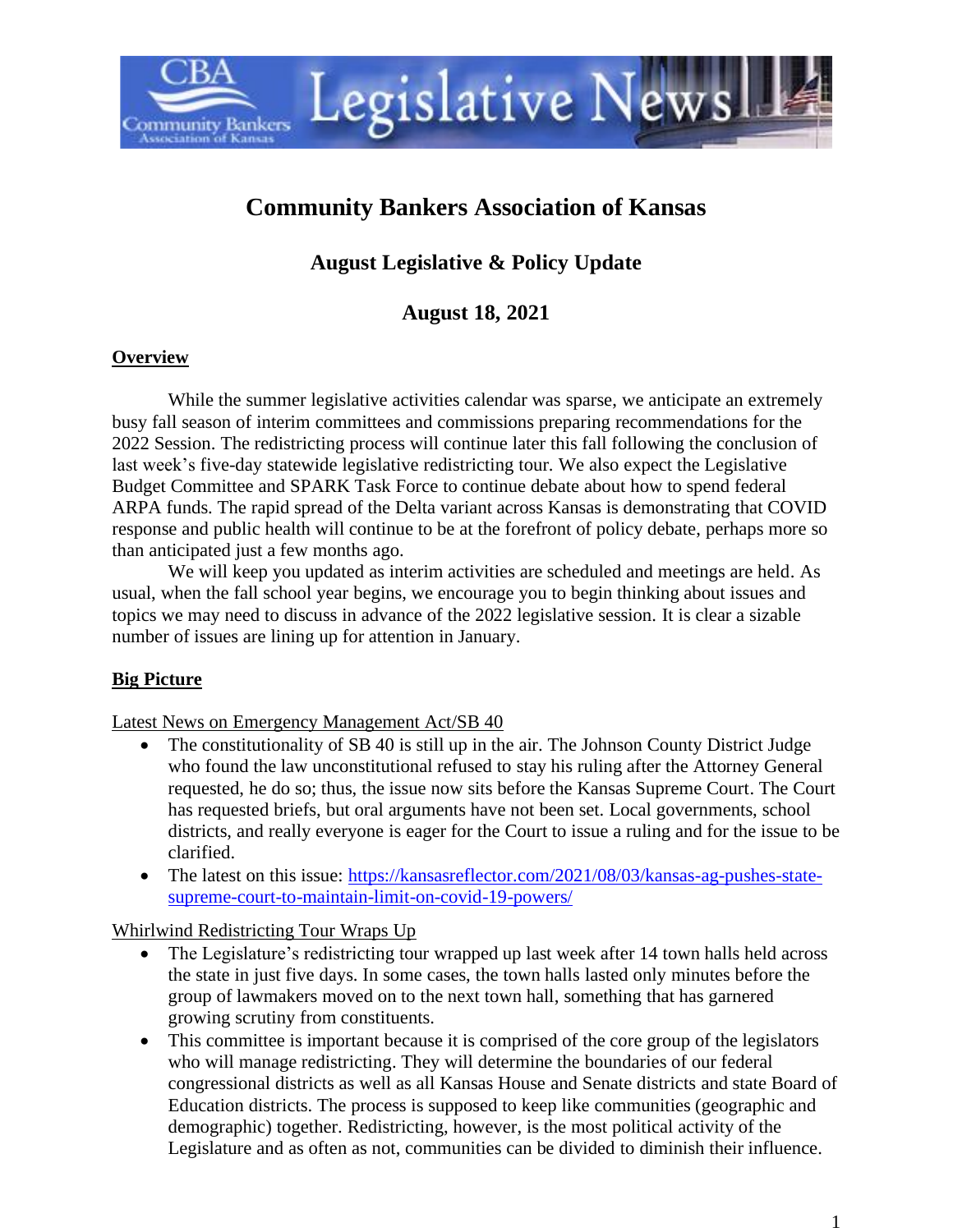Many testifying supported a model used in other states to have a non-partisan commission draw boundaries based on demographic data, not politics. That will not happen here.

- The U.S. Census Bureau released its population data a day before the redistricting tour wrapped up. Among its key findings was that 80 Kansas counties have lost population over the last 10 years.
- View the census data for each Kansas County with this interactive map: [https://www.census.gov/library/visualizations/interactive/2020-population-and-housing](https://www.census.gov/library/visualizations/interactive/2020-population-and-housing-state-data.html?mc_cid=c97bbf5159&mc_eid=5e581f5bd0)[state-data.html?mc\\_cid=c97bbf5159&mc\\_eid=5e581f5bd0](https://www.census.gov/library/visualizations/interactive/2020-population-and-housing-state-data.html?mc_cid=c97bbf5159&mc_eid=5e581f5bd0)
- Johnson, Sedgwick, Wyandotte, Douglas, and Leavenworth counties saw the largest increases in population. The growth, especially in Johnson and Wyandotte counties, will likely lead to changes in the 3rd Congressional District's boundaries.

In Consistent Trend, July Tax Receipts Exceed Estimates

- July tax receipts surpassed estimates by \$60 million, or 11% over the estimate. July's tax receipts are part of a trend that has seen Kansas' monthly tax receipts consistently exceeding estimates over the course of the pandemic.
- The State's cash balance continues to grow.
- More on the specific breakdown and full report here: <https://governor.kansas.gov/governor-laura-kelly-announces-july-tax-receipts/>

Kansas Set to Receive Opioid Settlement Dollars

- Kansas is expected to receive what could amount to around \$190 million as part of an unprecedented \$26 billion nationwide settlement between three pharmaceutical corporations and the states. This expected settlement comes amid recently released data showing a sharp increase in Kansas drug overdoses. KDHE recently announced that the state experienced its highest number of overdose fatalities in over a decade.
- This interactive map shows the overdose death rate in Kansas, by county, per 100,000 people over the last decade: [http://www.preventoverdoseks.org/mortality\\_data.htm](http://www.preventoverdoseks.org/mortality_data.htm)
- In light of this state and nationwide trend, KDHE recently announced its efforts to educate the public on resources and measures to prevent overdoses: <https://khap2.kdhe.state.ks.us/NewsRelease/PDFs/8-6-21%20drug%20overdose.pdf>

## **Financial Institutions Related Issues**

Emergency Rural Health Care Funds Announced

- On August  $12^{th}$ , the USDA Rural Development office announced \$500 million in emergency rural healthcare funds. These funds can be used in a variety of ways, including, but not limited to: COVID-19 vaccine distribution; telehealth; purchasing medical supplies; replacing lost revenue; supporting staffing needs for vaccine administration and testing, etc.
- Cities, counties, school districts, tribes, and nonprofits within rural areas are all considered eligible applicants.
- More information here: [https://www.usda.gov/media/press-releases/2021/08/12/biden](https://www.usda.gov/media/press-releases/2021/08/12/biden-harris-administration-announces-availability-500-million)[harris-administration-announces-availability-500-million](https://www.usda.gov/media/press-releases/2021/08/12/biden-harris-administration-announces-availability-500-million)
- As outlined in the FAQ, USDA "encourages applicants to plan and implement strategies to:
	- o develop health care systems that offer a blend of behavioral care, primary care, and other medical services.
	- o support health care as an anchor institution in small communities; and